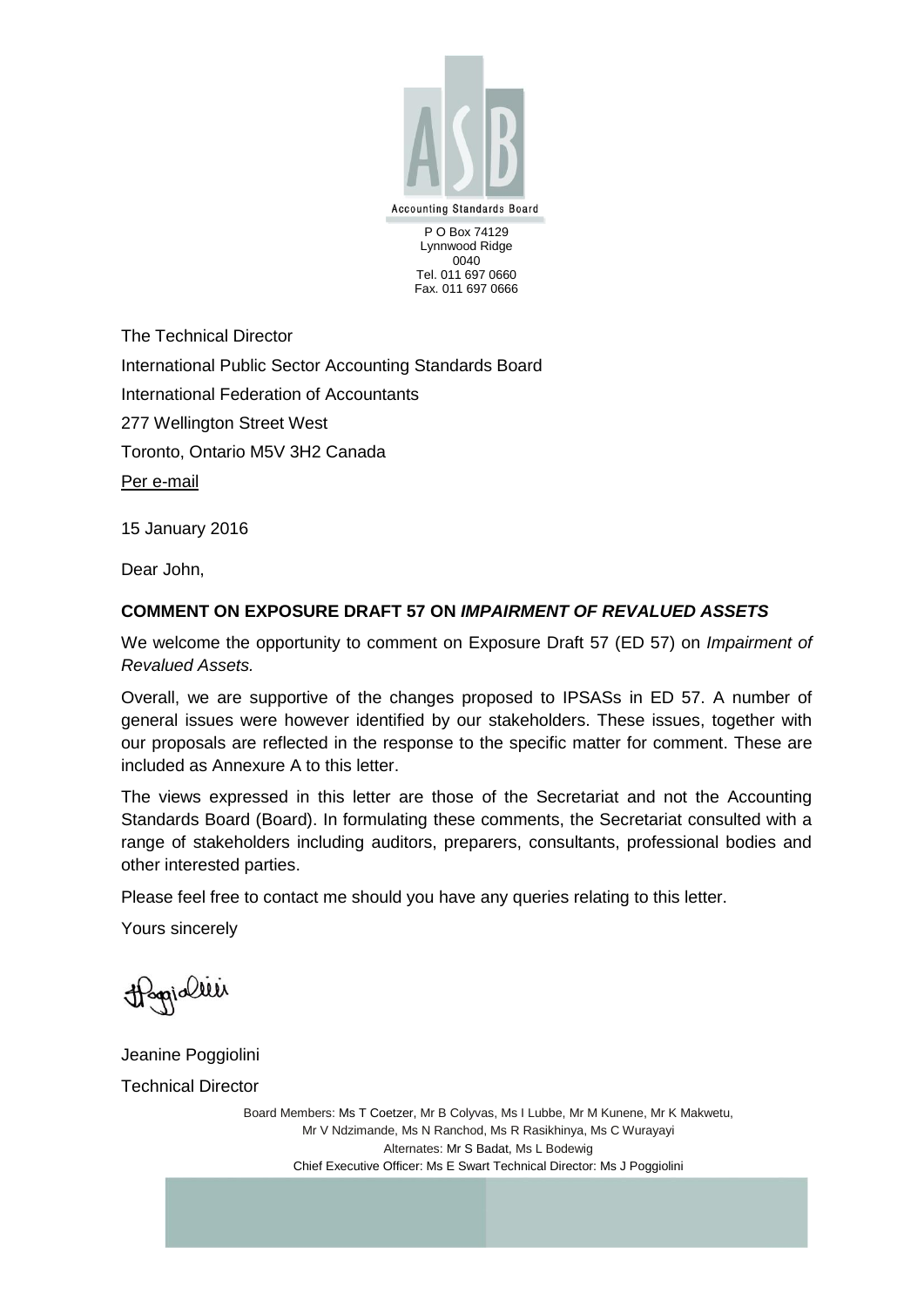# **ANNEXURE A – DETAILED RESPONSES**

## **Specific Matter for Comment:**

*The IPSASB proposes to include revalued property, plant and equipment and intangible assets within the scope of IPSAS 21 and IPSAS 26 in order to (a) provide information to users on impairment losses and reversals to property, plant and equipment and intangible assets carried at revalued amounts and (b) clarify that when a revalued asset is impaired and an impairment loss is recognised, an entity is not required to revalue the entire class of assets to which that item belongs.*

*Do you agree with the changes to IPSAS 21 and IPSAS 26 proposed in the ED and the consequential amendments to IPSAS 17, and IPSAS 31? If not, please provide your reasons.*

We agree with the proposed changes to IPSAS 21 and IPSAS 26, as well as the consequential amendments, as these changes will provide users with relevant information on impairment losses to property, plant and equipment and intangible assets measured under the revaluation model.

While our stakeholders agree with the overall principle of the recognition and measurement of impairment losses for revalued assets and the reversal thereof, they have questioned the requirement that the impairment loss on a revalued asset should be recognised or reversed against the revaluation surplus for that class of assets. The following issues were noted regarding this approach:

## Unit of measure

It was noted that there is a conflict between the unit of measure applied for revaluations, and the unit of measure applied for impairments. IPSAS 17 requires that revaluations are undertaken per class of assets while impairments are determined on an individual asset. Our stakeholders therefore believe that the setting off approach is not as simple as the Board intended it to be. To illustrate: Revaluation increases and decreases must be offset against each other within that class in accordance with IPSAS 17. An entity would however still need to keep track of the increases and decreases relating to the revaluation and impairment of the individual assets because depreciation and impairments are determined for the individual asset. Therefore, the approach does not achieve simplification for the preparers.

#### Realisation of the cumulative revaluation surplus

Our stakeholders required clarity on what proportion of the cumulative revaluation surplus (i.e. net of impairment losses and reversals) will be realised when the individual assets are used or disposed of. For instance, when individual assets are derecognised, it is not immediately clear how much of the cumulative revaluation surplus is attributable to that individual asset, and which should be transferred directly to accumulated surpluses or deficits. Therefore, clarity is required on how paragraph .57 of IPSAS 17 is applied to the net cumulative revaluation surplus when individual assets are used or disposed of.

#### Useful management information on the performance of assets

In addition, we question whether the approach facilitates the provision of useful information on the management of individual assets. The approach allows entities to offset revaluation increases and decreases, as well as impairment losses and reversals against one another,